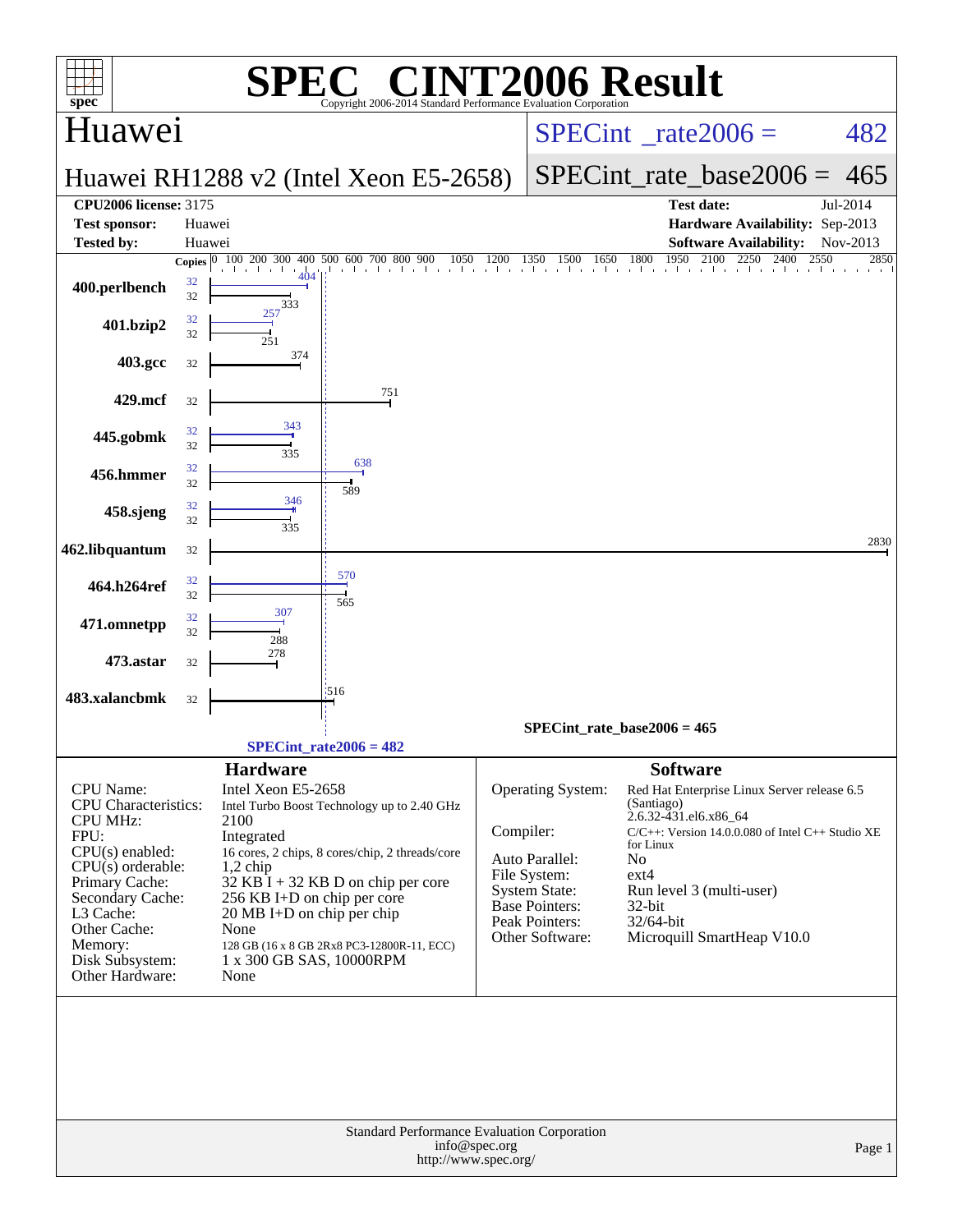

#### Huawei

#### SPECint rate $2006 = 482$

Huawei RH1288 v2 (Intel Xeon E5-2658)

[SPECint\\_rate\\_base2006 =](http://www.spec.org/auto/cpu2006/Docs/result-fields.html#SPECintratebase2006)  $465$ 

**[CPU2006 license:](http://www.spec.org/auto/cpu2006/Docs/result-fields.html#CPU2006license)** 3175 **[Test date:](http://www.spec.org/auto/cpu2006/Docs/result-fields.html#Testdate)** Jul-2014

**[Test sponsor:](http://www.spec.org/auto/cpu2006/Docs/result-fields.html#Testsponsor)** Huawei **[Hardware Availability:](http://www.spec.org/auto/cpu2006/Docs/result-fields.html#HardwareAvailability)** Sep-2013 **[Tested by:](http://www.spec.org/auto/cpu2006/Docs/result-fields.html#Testedby)** Huawei **[Software Availability:](http://www.spec.org/auto/cpu2006/Docs/result-fields.html#SoftwareAvailability)** Nov-2013

#### **[Results Table](http://www.spec.org/auto/cpu2006/Docs/result-fields.html#ResultsTable)**

|                                                                                                          | <b>Base</b>   |                |       |                |            |                | <b>Peak</b> |               |                |              |                |              |                |              |
|----------------------------------------------------------------------------------------------------------|---------------|----------------|-------|----------------|------------|----------------|-------------|---------------|----------------|--------------|----------------|--------------|----------------|--------------|
| <b>Benchmark</b>                                                                                         | <b>Copies</b> | <b>Seconds</b> | Ratio | <b>Seconds</b> | Ratio      | <b>Seconds</b> | Ratio       | <b>Copies</b> | <b>Seconds</b> | <b>Ratio</b> | <b>Seconds</b> | <b>Ratio</b> | <b>Seconds</b> | <b>Ratio</b> |
| 400.perlbench                                                                                            | 32            | 939            | 333   | 941            | 332        | 937            | 334         | 32            | 769            | 406          | 774            | 404          | 774            | 404          |
| 401.bzip2                                                                                                | 32            | 1230           | 251   | 1239           | 249        | 1225           | 252         | 32            | 1198           | 258          | 1203           | 257          | 1203           | 257          |
| $403.\mathrm{gcc}$                                                                                       | 32            | 688            | 374   | 689            | 374        | 689            | 374         | 32            | 688            | 374          | 689            | 374          | 689            | 374          |
| $429$ .mcf                                                                                               | 32            | 389            | 751   | 389            | 751        | 388            | 752         | 32            | 389            | 751          | 389            | 751          | 388            | 752          |
| $445$ .gobmk                                                                                             | 32            | 1003           | 335   | 1011           | 332        | 999            | 336         | 32            | 979            | 343          | 965            | 348          | 985            | 341          |
| 456.hmmer                                                                                                | 32            | 510            | 585   | 505            | 591        | 507            | 589         | 32            | 467            | 639          | 470            | 635          | 468            | 638          |
| $458$ .sjeng                                                                                             | 32            | 1158           | 334   | 1156           | 335        | 1156           | 335         | 32            | 1118           | 346          | 1096           | 353          | 1127           | 344          |
| 462.libquantum                                                                                           | 32            | 235            | 2830  | 235            | 2820       | 234            | 2830        | 32            | 235            | 2830         | 235            | 2820         | 234            | 2830         |
| 464.h264ref                                                                                              | 32            | 1260           | 562   | 1251           | 566        | 1254           | 565         | 32            | 1242           | 570          | 1243           | 570          | 1242           | 570          |
| 471.omnetpp                                                                                              | 32            | 695            | 288   | 695            | 288        | 693            | 288         | 32            | 651            | 307          | 652            | 307          | 653            | 306          |
| $473$ . astar                                                                                            | 32            | 809            | 278   | 812            | 277        | 807            | 278         | 32            | 809            | 278          | 812            | 277          | 807            | 278          |
| 483.xalancbmk                                                                                            | 32            | 427            | 517   | 428            | <b>516</b> | 430            | 514         | 32            | 427            | 517          | 428            | 516          | 430            | 514          |
| Results appear in the order in which they were run. Bold underlined text indicates a median measurement. |               |                |       |                |            |                |             |               |                |              |                |              |                |              |

#### **[Submit Notes](http://www.spec.org/auto/cpu2006/Docs/result-fields.html#SubmitNotes)**

 The numactl mechanism was used to bind copies to processors. The config file option 'submit' was used to generate numactl commands to bind each copy to a specific processor. For details, please see the config file.

#### **[Operating System Notes](http://www.spec.org/auto/cpu2006/Docs/result-fields.html#OperatingSystemNotes)**

Stack size set to unlimited using "ulimit -s unlimited"

#### **[Platform Notes](http://www.spec.org/auto/cpu2006/Docs/result-fields.html#PlatformNotes)**

 BIOS configuration: Set Power Efficiency Mode to Custom Baseboard Management Controller used to adjust the fan speed to 100% Sysinfo program /spec/config/sysinfo.rev6818 \$Rev: 6818 \$ \$Date:: 2012-07-17 #\$ e86d102572650a6e4d596a3cee98f191 running on wbspeccpu Wed Jul 16 09:32:19 2014 This section contains SUT (System Under Test) info as seen by some common utilities. To remove or add to this section, see: <http://www.spec.org/cpu2006/Docs/config.html#sysinfo> From /proc/cpuinfo model name : Intel(R) Xeon(R) CPU E5-2658 0 @ 2.10GHz

 2 "physical id"s (chips) 32 "processors" cores, siblings (Caution: counting these is hw and system dependent. The following excerpts from /proc/cpuinfo might not be reliable. Use with Continued on next page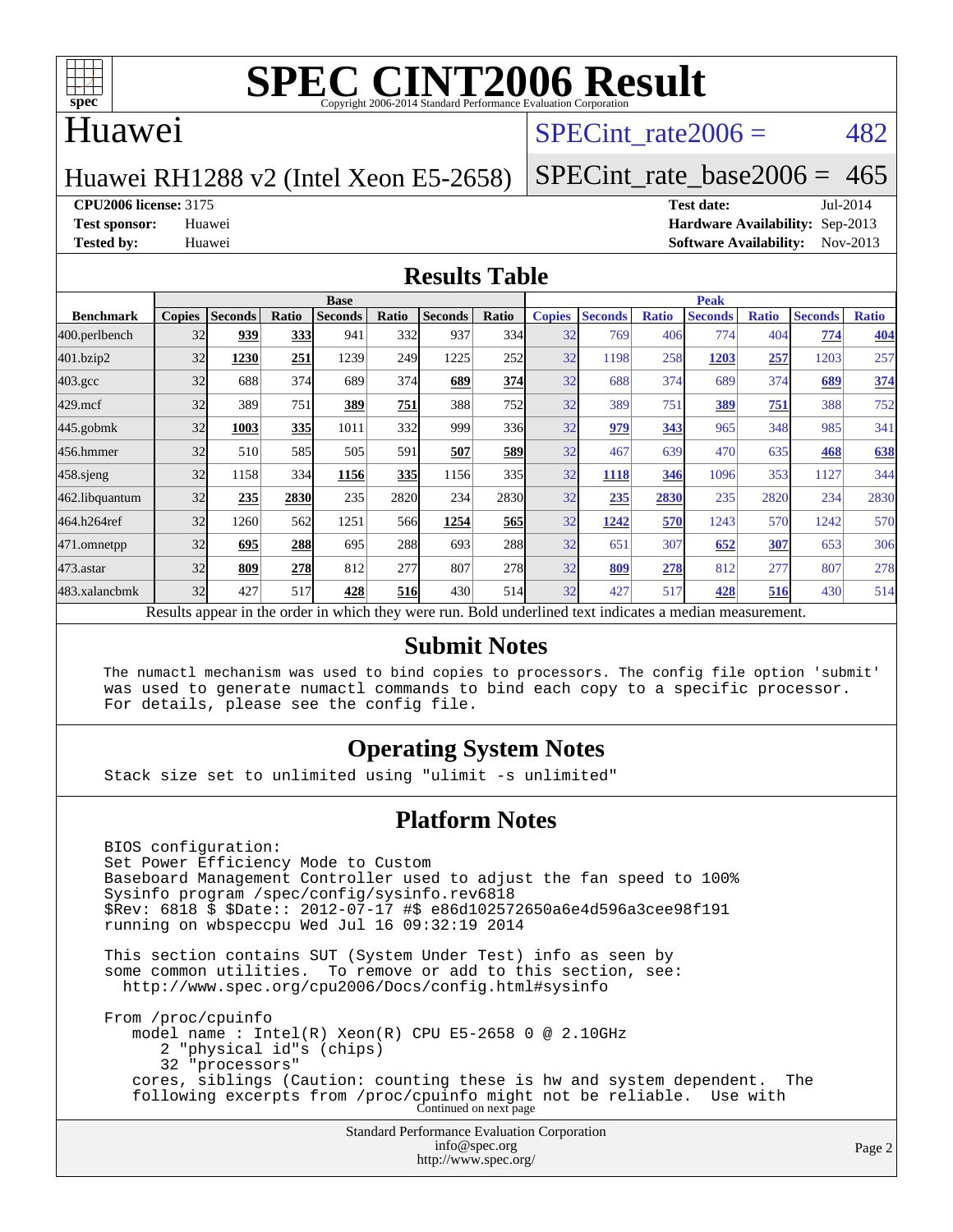

#### Huawei

SPECint rate $2006 = 482$ 

Huawei RH1288 v2 (Intel Xeon E5-2658)

[SPECint\\_rate\\_base2006 =](http://www.spec.org/auto/cpu2006/Docs/result-fields.html#SPECintratebase2006)  $465$ 

**[CPU2006 license:](http://www.spec.org/auto/cpu2006/Docs/result-fields.html#CPU2006license)** 3175 **[Test date:](http://www.spec.org/auto/cpu2006/Docs/result-fields.html#Testdate)** Jul-2014 **[Test sponsor:](http://www.spec.org/auto/cpu2006/Docs/result-fields.html#Testsponsor)** Huawei **[Hardware Availability:](http://www.spec.org/auto/cpu2006/Docs/result-fields.html#HardwareAvailability)** Sep-2013 **[Tested by:](http://www.spec.org/auto/cpu2006/Docs/result-fields.html#Testedby)** Huawei **[Software Availability:](http://www.spec.org/auto/cpu2006/Docs/result-fields.html#SoftwareAvailability)** Nov-2013

#### **[Platform Notes \(Continued\)](http://www.spec.org/auto/cpu2006/Docs/result-fields.html#PlatformNotes)**

 caution.) cpu cores : 8 siblings : 16 physical 0: cores 0 1 2 3 4 5 6 7 physical 1: cores 0 1 2 3 4 5 6 7 cache size : 20480 KB From /proc/meminfo MemTotal: 132103760 kB HugePages\_Total: 0<br>Hugepagesize: 2048 kB Hugepagesize: /usr/bin/lsb\_release -d Red Hat Enterprise Linux Server release 6.5 (Santiago) From /etc/\*release\* /etc/\*version\* redhat-release: Red Hat Enterprise Linux Server release 6.5 (Santiago) system-release: Red Hat Enterprise Linux Server release 6.5 (Santiago) system-release-cpe: cpe:/o:redhat:enterprise\_linux:6server:ga:server uname -a: Linux wbspeccpu 2.6.32-431.el6.x86\_64 #1 SMP Sun Nov 10 22:19:54 EST 2013 x86\_64 x86\_64 x86\_64 GNU/Linux run-level 3 Jul 16 09:29 SPEC is set to: /spec<br>Filesystem Type Filesystem Type Size Used Avail Use% Mounted on 66G 191G 26% / Additional information from dmidecode: BIOS Insyde Corp. RMIBV372 12/21/2013 Memory: 16x Micron 18JSF1G72PDZ-1G6E 8 GB 1600 MHz 2 rank 8x NO DIMM NO DIMM (End of data from sysinfo program) **[General Notes](http://www.spec.org/auto/cpu2006/Docs/result-fields.html#GeneralNotes)**

Environment variables set by runspec before the start of the run: LD\_LIBRARY\_PATH = "/spec/libs/32:/spec/libs/64:/spec/sh" Binaries compiled on a system with 1x Core i7-860 CPU + 8GB memory using RedHat EL 6.4 Transparent Huge Pages enabled with: echo always > /sys/kernel/mm/redhat\_transparent\_hugepage/enabled Filesystem page cache cleared with: echo 1> /proc/sys/vm/drop\_caches runspec command invoked through numactl i.e.: numactl --interleave=all runspec <etc>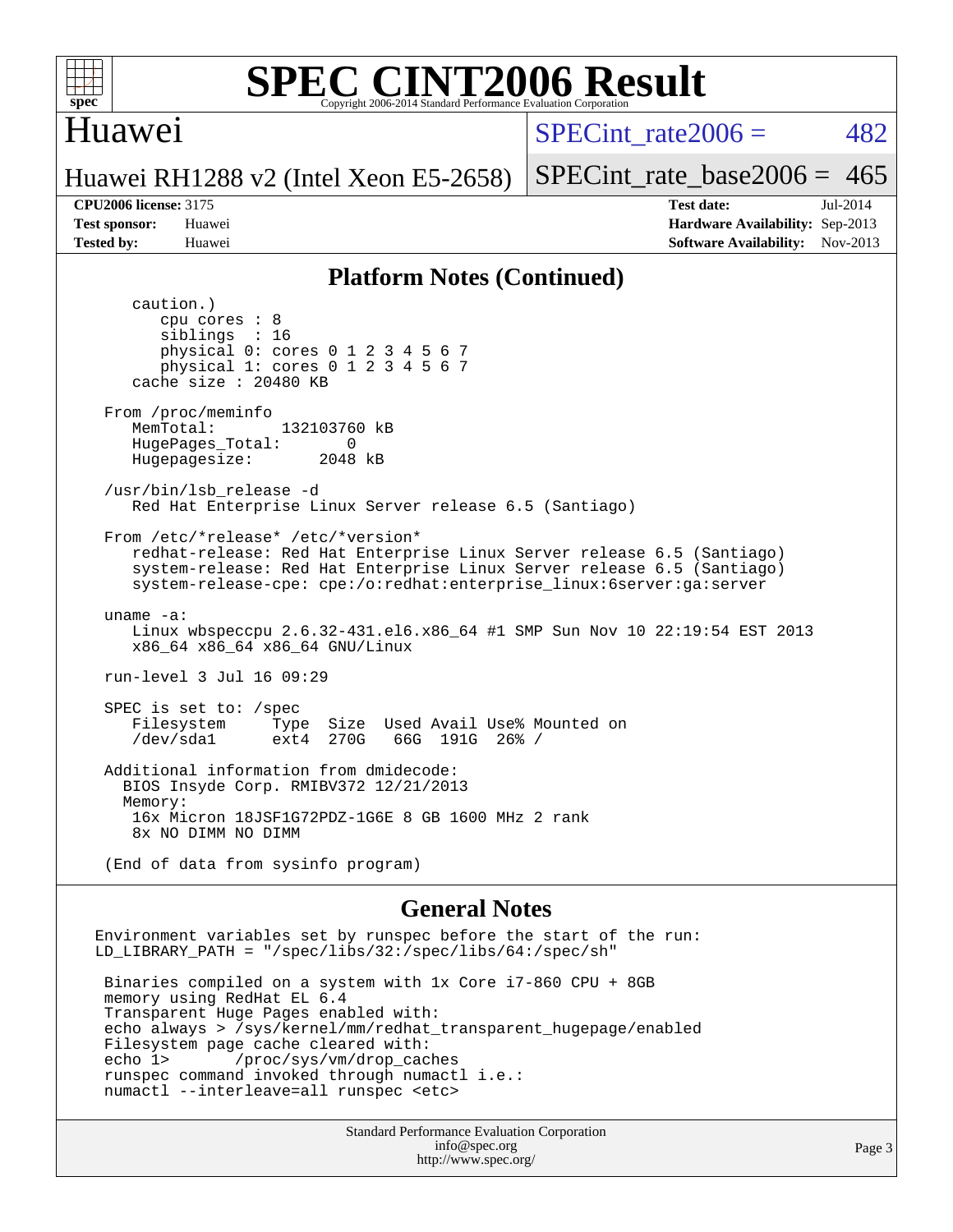

#### Huawei

SPECint rate $2006 = 482$ 

Huawei RH1288 v2 (Intel Xeon E5-2658)

[SPECint\\_rate\\_base2006 =](http://www.spec.org/auto/cpu2006/Docs/result-fields.html#SPECintratebase2006)  $465$ **[CPU2006 license:](http://www.spec.org/auto/cpu2006/Docs/result-fields.html#CPU2006license)** 3175 **[Test date:](http://www.spec.org/auto/cpu2006/Docs/result-fields.html#Testdate)** Jul-2014

**[Test sponsor:](http://www.spec.org/auto/cpu2006/Docs/result-fields.html#Testsponsor)** Huawei **[Hardware Availability:](http://www.spec.org/auto/cpu2006/Docs/result-fields.html#HardwareAvailability)** Sep-2013 **[Tested by:](http://www.spec.org/auto/cpu2006/Docs/result-fields.html#Testedby)** Huawei **[Software Availability:](http://www.spec.org/auto/cpu2006/Docs/result-fields.html#SoftwareAvailability)** Nov-2013

### **[Base Compiler Invocation](http://www.spec.org/auto/cpu2006/Docs/result-fields.html#BaseCompilerInvocation)**

[C benchmarks](http://www.spec.org/auto/cpu2006/Docs/result-fields.html#Cbenchmarks):  $\text{icc}$   $-\text{m32}$ 

[C++ benchmarks:](http://www.spec.org/auto/cpu2006/Docs/result-fields.html#CXXbenchmarks) [icpc -m32](http://www.spec.org/cpu2006/results/res2014q3/cpu2006-20140728-30664.flags.html#user_CXXbase_intel_icpc_4e5a5ef1a53fd332b3c49e69c3330699)

**[Base Portability Flags](http://www.spec.org/auto/cpu2006/Docs/result-fields.html#BasePortabilityFlags)**

 400.perlbench: [-DSPEC\\_CPU\\_LINUX\\_IA32](http://www.spec.org/cpu2006/results/res2014q3/cpu2006-20140728-30664.flags.html#b400.perlbench_baseCPORTABILITY_DSPEC_CPU_LINUX_IA32) 462.libquantum: [-DSPEC\\_CPU\\_LINUX](http://www.spec.org/cpu2006/results/res2014q3/cpu2006-20140728-30664.flags.html#b462.libquantum_baseCPORTABILITY_DSPEC_CPU_LINUX) 483.xalancbmk: [-DSPEC\\_CPU\\_LINUX](http://www.spec.org/cpu2006/results/res2014q3/cpu2006-20140728-30664.flags.html#b483.xalancbmk_baseCXXPORTABILITY_DSPEC_CPU_LINUX)

#### **[Base Optimization Flags](http://www.spec.org/auto/cpu2006/Docs/result-fields.html#BaseOptimizationFlags)**

[C benchmarks](http://www.spec.org/auto/cpu2006/Docs/result-fields.html#Cbenchmarks):

[-xSSE4.2](http://www.spec.org/cpu2006/results/res2014q3/cpu2006-20140728-30664.flags.html#user_CCbase_f-xSSE42_f91528193cf0b216347adb8b939d4107) [-ipo](http://www.spec.org/cpu2006/results/res2014q3/cpu2006-20140728-30664.flags.html#user_CCbase_f-ipo) [-O3](http://www.spec.org/cpu2006/results/res2014q3/cpu2006-20140728-30664.flags.html#user_CCbase_f-O3) [-no-prec-div](http://www.spec.org/cpu2006/results/res2014q3/cpu2006-20140728-30664.flags.html#user_CCbase_f-no-prec-div) [-opt-prefetch](http://www.spec.org/cpu2006/results/res2014q3/cpu2006-20140728-30664.flags.html#user_CCbase_f-opt-prefetch) [-opt-mem-layout-trans=3](http://www.spec.org/cpu2006/results/res2014q3/cpu2006-20140728-30664.flags.html#user_CCbase_f-opt-mem-layout-trans_a7b82ad4bd7abf52556d4961a2ae94d5)

[C++ benchmarks:](http://www.spec.org/auto/cpu2006/Docs/result-fields.html#CXXbenchmarks)

[-xSSE4.2](http://www.spec.org/cpu2006/results/res2014q3/cpu2006-20140728-30664.flags.html#user_CXXbase_f-xSSE42_f91528193cf0b216347adb8b939d4107) [-ipo](http://www.spec.org/cpu2006/results/res2014q3/cpu2006-20140728-30664.flags.html#user_CXXbase_f-ipo) [-O3](http://www.spec.org/cpu2006/results/res2014q3/cpu2006-20140728-30664.flags.html#user_CXXbase_f-O3) [-no-prec-div](http://www.spec.org/cpu2006/results/res2014q3/cpu2006-20140728-30664.flags.html#user_CXXbase_f-no-prec-div) [-opt-prefetch](http://www.spec.org/cpu2006/results/res2014q3/cpu2006-20140728-30664.flags.html#user_CXXbase_f-opt-prefetch) [-opt-mem-layout-trans=3](http://www.spec.org/cpu2006/results/res2014q3/cpu2006-20140728-30664.flags.html#user_CXXbase_f-opt-mem-layout-trans_a7b82ad4bd7abf52556d4961a2ae94d5) [-Wl,-z,muldefs](http://www.spec.org/cpu2006/results/res2014q3/cpu2006-20140728-30664.flags.html#user_CXXbase_link_force_multiple1_74079c344b956b9658436fd1b6dd3a8a) [-L/sh -lsmartheap](http://www.spec.org/cpu2006/results/res2014q3/cpu2006-20140728-30664.flags.html#user_CXXbase_SmartHeap_32f6c82aa1ed9c52345d30cf6e4a0499)

#### **[Base Other Flags](http://www.spec.org/auto/cpu2006/Docs/result-fields.html#BaseOtherFlags)**

[C benchmarks](http://www.spec.org/auto/cpu2006/Docs/result-fields.html#Cbenchmarks):

403.gcc: [-Dalloca=\\_alloca](http://www.spec.org/cpu2006/results/res2014q3/cpu2006-20140728-30664.flags.html#b403.gcc_baseEXTRA_CFLAGS_Dalloca_be3056838c12de2578596ca5467af7f3)

### **[Peak Compiler Invocation](http://www.spec.org/auto/cpu2006/Docs/result-fields.html#PeakCompilerInvocation)**

[C benchmarks \(except as noted below\)](http://www.spec.org/auto/cpu2006/Docs/result-fields.html#Cbenchmarksexceptasnotedbelow): [icc -m32](http://www.spec.org/cpu2006/results/res2014q3/cpu2006-20140728-30664.flags.html#user_CCpeak_intel_icc_5ff4a39e364c98233615fdd38438c6f2) 400.perlbench: [icc -m64](http://www.spec.org/cpu2006/results/res2014q3/cpu2006-20140728-30664.flags.html#user_peakCCLD400_perlbench_intel_icc_64bit_bda6cc9af1fdbb0edc3795bac97ada53) 401.bzip2: [icc -m64](http://www.spec.org/cpu2006/results/res2014q3/cpu2006-20140728-30664.flags.html#user_peakCCLD401_bzip2_intel_icc_64bit_bda6cc9af1fdbb0edc3795bac97ada53)

456.hmmer: [icc -m64](http://www.spec.org/cpu2006/results/res2014q3/cpu2006-20140728-30664.flags.html#user_peakCCLD456_hmmer_intel_icc_64bit_bda6cc9af1fdbb0edc3795bac97ada53)

458.sjeng: [icc -m64](http://www.spec.org/cpu2006/results/res2014q3/cpu2006-20140728-30664.flags.html#user_peakCCLD458_sjeng_intel_icc_64bit_bda6cc9af1fdbb0edc3795bac97ada53)

```
C++ benchmarks: 
icpc -m32
```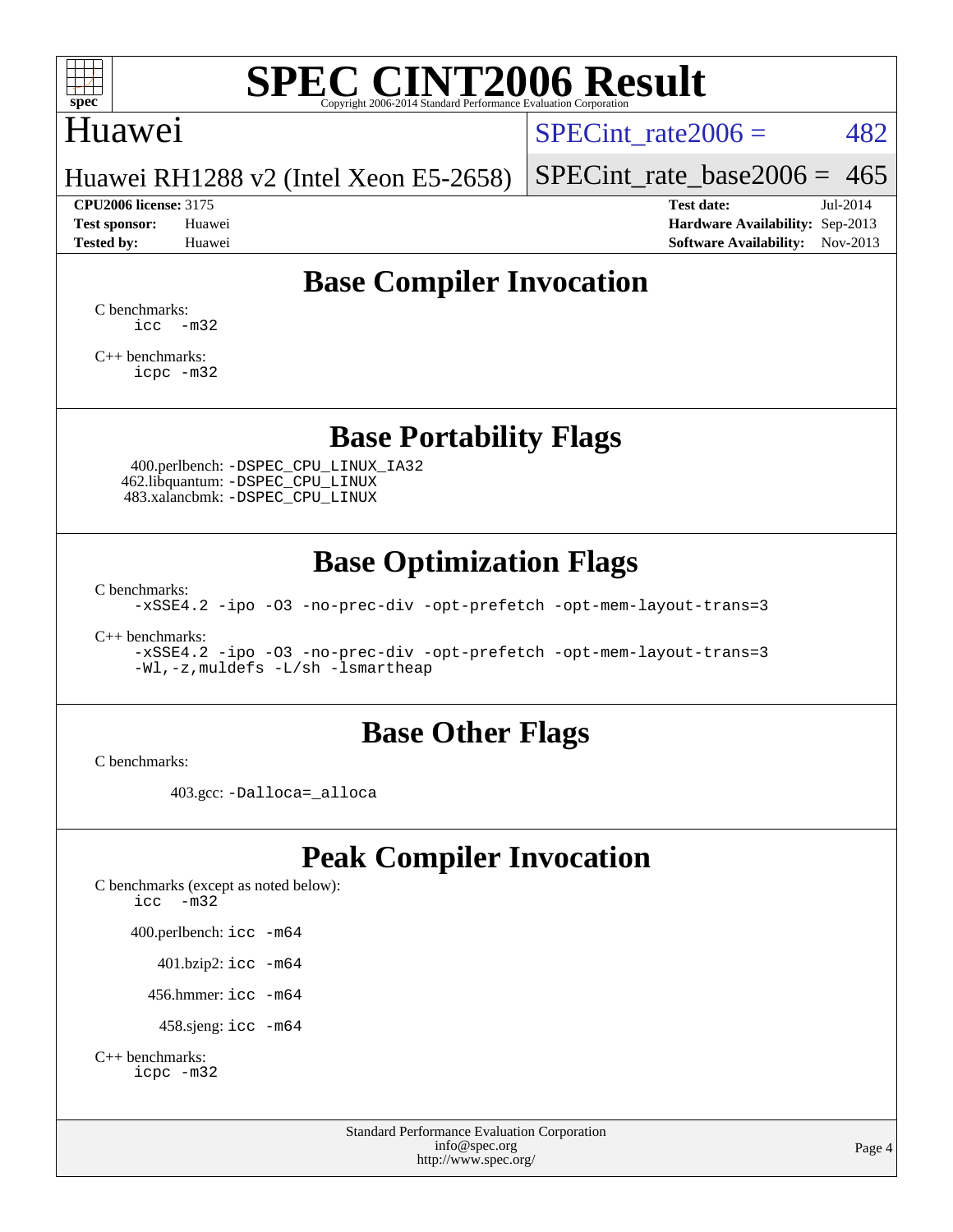

#### Huawei

SPECint rate $2006 = 482$ 

Huawei RH1288 v2 (Intel Xeon E5-2658)

[SPECint\\_rate\\_base2006 =](http://www.spec.org/auto/cpu2006/Docs/result-fields.html#SPECintratebase2006)  $465$ 

**[CPU2006 license:](http://www.spec.org/auto/cpu2006/Docs/result-fields.html#CPU2006license)** 3175 **[Test date:](http://www.spec.org/auto/cpu2006/Docs/result-fields.html#Testdate)** Jul-2014 **[Test sponsor:](http://www.spec.org/auto/cpu2006/Docs/result-fields.html#Testsponsor)** Huawei **[Hardware Availability:](http://www.spec.org/auto/cpu2006/Docs/result-fields.html#HardwareAvailability)** Sep-2013 **[Tested by:](http://www.spec.org/auto/cpu2006/Docs/result-fields.html#Testedby)** Huawei **[Software Availability:](http://www.spec.org/auto/cpu2006/Docs/result-fields.html#SoftwareAvailability)** Nov-2013

### **[Peak Portability Flags](http://www.spec.org/auto/cpu2006/Docs/result-fields.html#PeakPortabilityFlags)**

 400.perlbench: [-DSPEC\\_CPU\\_LP64](http://www.spec.org/cpu2006/results/res2014q3/cpu2006-20140728-30664.flags.html#b400.perlbench_peakCPORTABILITY_DSPEC_CPU_LP64) [-DSPEC\\_CPU\\_LINUX\\_X64](http://www.spec.org/cpu2006/results/res2014q3/cpu2006-20140728-30664.flags.html#b400.perlbench_peakCPORTABILITY_DSPEC_CPU_LINUX_X64) 401.bzip2: [-DSPEC\\_CPU\\_LP64](http://www.spec.org/cpu2006/results/res2014q3/cpu2006-20140728-30664.flags.html#suite_peakCPORTABILITY401_bzip2_DSPEC_CPU_LP64) 456.hmmer: [-DSPEC\\_CPU\\_LP64](http://www.spec.org/cpu2006/results/res2014q3/cpu2006-20140728-30664.flags.html#suite_peakCPORTABILITY456_hmmer_DSPEC_CPU_LP64) 458.sjeng: [-DSPEC\\_CPU\\_LP64](http://www.spec.org/cpu2006/results/res2014q3/cpu2006-20140728-30664.flags.html#suite_peakCPORTABILITY458_sjeng_DSPEC_CPU_LP64) 462.libquantum: [-DSPEC\\_CPU\\_LINUX](http://www.spec.org/cpu2006/results/res2014q3/cpu2006-20140728-30664.flags.html#b462.libquantum_peakCPORTABILITY_DSPEC_CPU_LINUX) 483.xalancbmk: [-DSPEC\\_CPU\\_LINUX](http://www.spec.org/cpu2006/results/res2014q3/cpu2006-20140728-30664.flags.html#b483.xalancbmk_peakCXXPORTABILITY_DSPEC_CPU_LINUX)

### **[Peak Optimization Flags](http://www.spec.org/auto/cpu2006/Docs/result-fields.html#PeakOptimizationFlags)**

[C benchmarks](http://www.spec.org/auto/cpu2006/Docs/result-fields.html#Cbenchmarks):

 400.perlbench: [-xSSE4.2](http://www.spec.org/cpu2006/results/res2014q3/cpu2006-20140728-30664.flags.html#user_peakPASS2_CFLAGSPASS2_LDCFLAGS400_perlbench_f-xSSE42_f91528193cf0b216347adb8b939d4107)(pass 2) [-prof-gen](http://www.spec.org/cpu2006/results/res2014q3/cpu2006-20140728-30664.flags.html#user_peakPASS1_CFLAGSPASS1_LDCFLAGS400_perlbench_prof_gen_e43856698f6ca7b7e442dfd80e94a8fc)(pass 1) [-ipo](http://www.spec.org/cpu2006/results/res2014q3/cpu2006-20140728-30664.flags.html#user_peakPASS2_CFLAGSPASS2_LDCFLAGS400_perlbench_f-ipo)(pass 2) [-O3](http://www.spec.org/cpu2006/results/res2014q3/cpu2006-20140728-30664.flags.html#user_peakPASS2_CFLAGSPASS2_LDCFLAGS400_perlbench_f-O3)(pass 2) [-no-prec-div](http://www.spec.org/cpu2006/results/res2014q3/cpu2006-20140728-30664.flags.html#user_peakPASS2_CFLAGSPASS2_LDCFLAGS400_perlbench_f-no-prec-div)(pass 2) [-prof-use](http://www.spec.org/cpu2006/results/res2014q3/cpu2006-20140728-30664.flags.html#user_peakPASS2_CFLAGSPASS2_LDCFLAGS400_perlbench_prof_use_bccf7792157ff70d64e32fe3e1250b55)(pass 2) [-auto-ilp32](http://www.spec.org/cpu2006/results/res2014q3/cpu2006-20140728-30664.flags.html#user_peakCOPTIMIZE400_perlbench_f-auto-ilp32)  $401.bzip2: -xSSE4.2(pass 2) -prof-qen(pass 1) -ipo(pass 2)$  $401.bzip2: -xSSE4.2(pass 2) -prof-qen(pass 1) -ipo(pass 2)$  $401.bzip2: -xSSE4.2(pass 2) -prof-qen(pass 1) -ipo(pass 2)$  $401.bzip2: -xSSE4.2(pass 2) -prof-qen(pass 1) -ipo(pass 2)$  $401.bzip2: -xSSE4.2(pass 2) -prof-qen(pass 1) -ipo(pass 2)$ [-O3](http://www.spec.org/cpu2006/results/res2014q3/cpu2006-20140728-30664.flags.html#user_peakPASS2_CFLAGSPASS2_LDCFLAGS401_bzip2_f-O3)(pass 2) [-no-prec-div](http://www.spec.org/cpu2006/results/res2014q3/cpu2006-20140728-30664.flags.html#user_peakPASS2_CFLAGSPASS2_LDCFLAGS401_bzip2_f-no-prec-div)(pass 2) [-prof-use](http://www.spec.org/cpu2006/results/res2014q3/cpu2006-20140728-30664.flags.html#user_peakPASS2_CFLAGSPASS2_LDCFLAGS401_bzip2_prof_use_bccf7792157ff70d64e32fe3e1250b55)(pass 2) [-opt-prefetch](http://www.spec.org/cpu2006/results/res2014q3/cpu2006-20140728-30664.flags.html#user_peakCOPTIMIZE401_bzip2_f-opt-prefetch) [-auto-ilp32](http://www.spec.org/cpu2006/results/res2014q3/cpu2006-20140728-30664.flags.html#user_peakCOPTIMIZE401_bzip2_f-auto-ilp32) [-ansi-alias](http://www.spec.org/cpu2006/results/res2014q3/cpu2006-20140728-30664.flags.html#user_peakCOPTIMIZE401_bzip2_f-ansi-alias)  $403.\text{sec: basepeak}$  = yes 429.mcf: basepeak = yes 445.gobmk: [-xSSE4.2](http://www.spec.org/cpu2006/results/res2014q3/cpu2006-20140728-30664.flags.html#user_peakPASS2_CFLAGSPASS2_LDCFLAGS445_gobmk_f-xSSE42_f91528193cf0b216347adb8b939d4107)(pass 2) [-prof-gen](http://www.spec.org/cpu2006/results/res2014q3/cpu2006-20140728-30664.flags.html#user_peakPASS1_CFLAGSPASS1_LDCFLAGS445_gobmk_prof_gen_e43856698f6ca7b7e442dfd80e94a8fc)(pass 1) [-prof-use](http://www.spec.org/cpu2006/results/res2014q3/cpu2006-20140728-30664.flags.html#user_peakPASS2_CFLAGSPASS2_LDCFLAGS445_gobmk_prof_use_bccf7792157ff70d64e32fe3e1250b55)(pass 2) [-ansi-alias](http://www.spec.org/cpu2006/results/res2014q3/cpu2006-20140728-30664.flags.html#user_peakCOPTIMIZE445_gobmk_f-ansi-alias) [-opt-mem-layout-trans=3](http://www.spec.org/cpu2006/results/res2014q3/cpu2006-20140728-30664.flags.html#user_peakCOPTIMIZE445_gobmk_f-opt-mem-layout-trans_a7b82ad4bd7abf52556d4961a2ae94d5) 456.hmmer: [-xSSE4.2](http://www.spec.org/cpu2006/results/res2014q3/cpu2006-20140728-30664.flags.html#user_peakCOPTIMIZE456_hmmer_f-xSSE42_f91528193cf0b216347adb8b939d4107) [-ipo](http://www.spec.org/cpu2006/results/res2014q3/cpu2006-20140728-30664.flags.html#user_peakCOPTIMIZE456_hmmer_f-ipo) [-O3](http://www.spec.org/cpu2006/results/res2014q3/cpu2006-20140728-30664.flags.html#user_peakCOPTIMIZE456_hmmer_f-O3) [-no-prec-div](http://www.spec.org/cpu2006/results/res2014q3/cpu2006-20140728-30664.flags.html#user_peakCOPTIMIZE456_hmmer_f-no-prec-div) [-unroll2](http://www.spec.org/cpu2006/results/res2014q3/cpu2006-20140728-30664.flags.html#user_peakCOPTIMIZE456_hmmer_f-unroll_784dae83bebfb236979b41d2422d7ec2) [-auto-ilp32](http://www.spec.org/cpu2006/results/res2014q3/cpu2006-20140728-30664.flags.html#user_peakCOPTIMIZE456_hmmer_f-auto-ilp32) 458.sjeng: [-xSSE4.2](http://www.spec.org/cpu2006/results/res2014q3/cpu2006-20140728-30664.flags.html#user_peakPASS2_CFLAGSPASS2_LDCFLAGS458_sjeng_f-xSSE42_f91528193cf0b216347adb8b939d4107)(pass 2) [-prof-gen](http://www.spec.org/cpu2006/results/res2014q3/cpu2006-20140728-30664.flags.html#user_peakPASS1_CFLAGSPASS1_LDCFLAGS458_sjeng_prof_gen_e43856698f6ca7b7e442dfd80e94a8fc)(pass 1) [-ipo](http://www.spec.org/cpu2006/results/res2014q3/cpu2006-20140728-30664.flags.html#user_peakPASS2_CFLAGSPASS2_LDCFLAGS458_sjeng_f-ipo)(pass 2) [-O3](http://www.spec.org/cpu2006/results/res2014q3/cpu2006-20140728-30664.flags.html#user_peakPASS2_CFLAGSPASS2_LDCFLAGS458_sjeng_f-O3)(pass 2) [-no-prec-div](http://www.spec.org/cpu2006/results/res2014q3/cpu2006-20140728-30664.flags.html#user_peakPASS2_CFLAGSPASS2_LDCFLAGS458_sjeng_f-no-prec-div)(pass 2) [-prof-use](http://www.spec.org/cpu2006/results/res2014q3/cpu2006-20140728-30664.flags.html#user_peakPASS2_CFLAGSPASS2_LDCFLAGS458_sjeng_prof_use_bccf7792157ff70d64e32fe3e1250b55)(pass 2) [-unroll4](http://www.spec.org/cpu2006/results/res2014q3/cpu2006-20140728-30664.flags.html#user_peakCOPTIMIZE458_sjeng_f-unroll_4e5e4ed65b7fd20bdcd365bec371b81f) [-auto-ilp32](http://www.spec.org/cpu2006/results/res2014q3/cpu2006-20140728-30664.flags.html#user_peakCOPTIMIZE458_sjeng_f-auto-ilp32)  $462$ .libquantum: basepeak = yes 464.h264ref: [-xSSE4.2](http://www.spec.org/cpu2006/results/res2014q3/cpu2006-20140728-30664.flags.html#user_peakPASS2_CFLAGSPASS2_LDCFLAGS464_h264ref_f-xSSE42_f91528193cf0b216347adb8b939d4107)(pass 2) [-prof-gen](http://www.spec.org/cpu2006/results/res2014q3/cpu2006-20140728-30664.flags.html#user_peakPASS1_CFLAGSPASS1_LDCFLAGS464_h264ref_prof_gen_e43856698f6ca7b7e442dfd80e94a8fc)(pass 1) [-ipo](http://www.spec.org/cpu2006/results/res2014q3/cpu2006-20140728-30664.flags.html#user_peakPASS2_CFLAGSPASS2_LDCFLAGS464_h264ref_f-ipo)(pass 2) [-O3](http://www.spec.org/cpu2006/results/res2014q3/cpu2006-20140728-30664.flags.html#user_peakPASS2_CFLAGSPASS2_LDCFLAGS464_h264ref_f-O3)(pass 2) [-no-prec-div](http://www.spec.org/cpu2006/results/res2014q3/cpu2006-20140728-30664.flags.html#user_peakPASS2_CFLAGSPASS2_LDCFLAGS464_h264ref_f-no-prec-div)(pass 2) [-prof-use](http://www.spec.org/cpu2006/results/res2014q3/cpu2006-20140728-30664.flags.html#user_peakPASS2_CFLAGSPASS2_LDCFLAGS464_h264ref_prof_use_bccf7792157ff70d64e32fe3e1250b55)(pass 2) [-unroll2](http://www.spec.org/cpu2006/results/res2014q3/cpu2006-20140728-30664.flags.html#user_peakCOPTIMIZE464_h264ref_f-unroll_784dae83bebfb236979b41d2422d7ec2) [-ansi-alias](http://www.spec.org/cpu2006/results/res2014q3/cpu2006-20140728-30664.flags.html#user_peakCOPTIMIZE464_h264ref_f-ansi-alias)

[C++ benchmarks:](http://www.spec.org/auto/cpu2006/Docs/result-fields.html#CXXbenchmarks)

 471.omnetpp: [-xSSE4.2](http://www.spec.org/cpu2006/results/res2014q3/cpu2006-20140728-30664.flags.html#user_peakPASS2_CXXFLAGSPASS2_LDCXXFLAGS471_omnetpp_f-xSSE42_f91528193cf0b216347adb8b939d4107)(pass 2) [-prof-gen](http://www.spec.org/cpu2006/results/res2014q3/cpu2006-20140728-30664.flags.html#user_peakPASS1_CXXFLAGSPASS1_LDCXXFLAGS471_omnetpp_prof_gen_e43856698f6ca7b7e442dfd80e94a8fc)(pass 1) [-ipo](http://www.spec.org/cpu2006/results/res2014q3/cpu2006-20140728-30664.flags.html#user_peakPASS2_CXXFLAGSPASS2_LDCXXFLAGS471_omnetpp_f-ipo)(pass 2) [-O3](http://www.spec.org/cpu2006/results/res2014q3/cpu2006-20140728-30664.flags.html#user_peakPASS2_CXXFLAGSPASS2_LDCXXFLAGS471_omnetpp_f-O3)(pass 2) [-no-prec-div](http://www.spec.org/cpu2006/results/res2014q3/cpu2006-20140728-30664.flags.html#user_peakPASS2_CXXFLAGSPASS2_LDCXXFLAGS471_omnetpp_f-no-prec-div)(pass 2) [-prof-use](http://www.spec.org/cpu2006/results/res2014q3/cpu2006-20140728-30664.flags.html#user_peakPASS2_CXXFLAGSPASS2_LDCXXFLAGS471_omnetpp_prof_use_bccf7792157ff70d64e32fe3e1250b55)(pass 2) [-ansi-alias](http://www.spec.org/cpu2006/results/res2014q3/cpu2006-20140728-30664.flags.html#user_peakCXXOPTIMIZE471_omnetpp_f-ansi-alias) [-opt-ra-region-strategy=block](http://www.spec.org/cpu2006/results/res2014q3/cpu2006-20140728-30664.flags.html#user_peakCXXOPTIMIZE471_omnetpp_f-opt-ra-region-strategy_a0a37c372d03933b2a18d4af463c1f69) [-Wl,-z,muldefs](http://www.spec.org/cpu2006/results/res2014q3/cpu2006-20140728-30664.flags.html#user_peakEXTRA_LDFLAGS471_omnetpp_link_force_multiple1_74079c344b956b9658436fd1b6dd3a8a) [-L/sh -lsmartheap](http://www.spec.org/cpu2006/results/res2014q3/cpu2006-20140728-30664.flags.html#user_peakEXTRA_LIBS471_omnetpp_SmartHeap_32f6c82aa1ed9c52345d30cf6e4a0499)

473.astar: basepeak = yes

Continued on next page